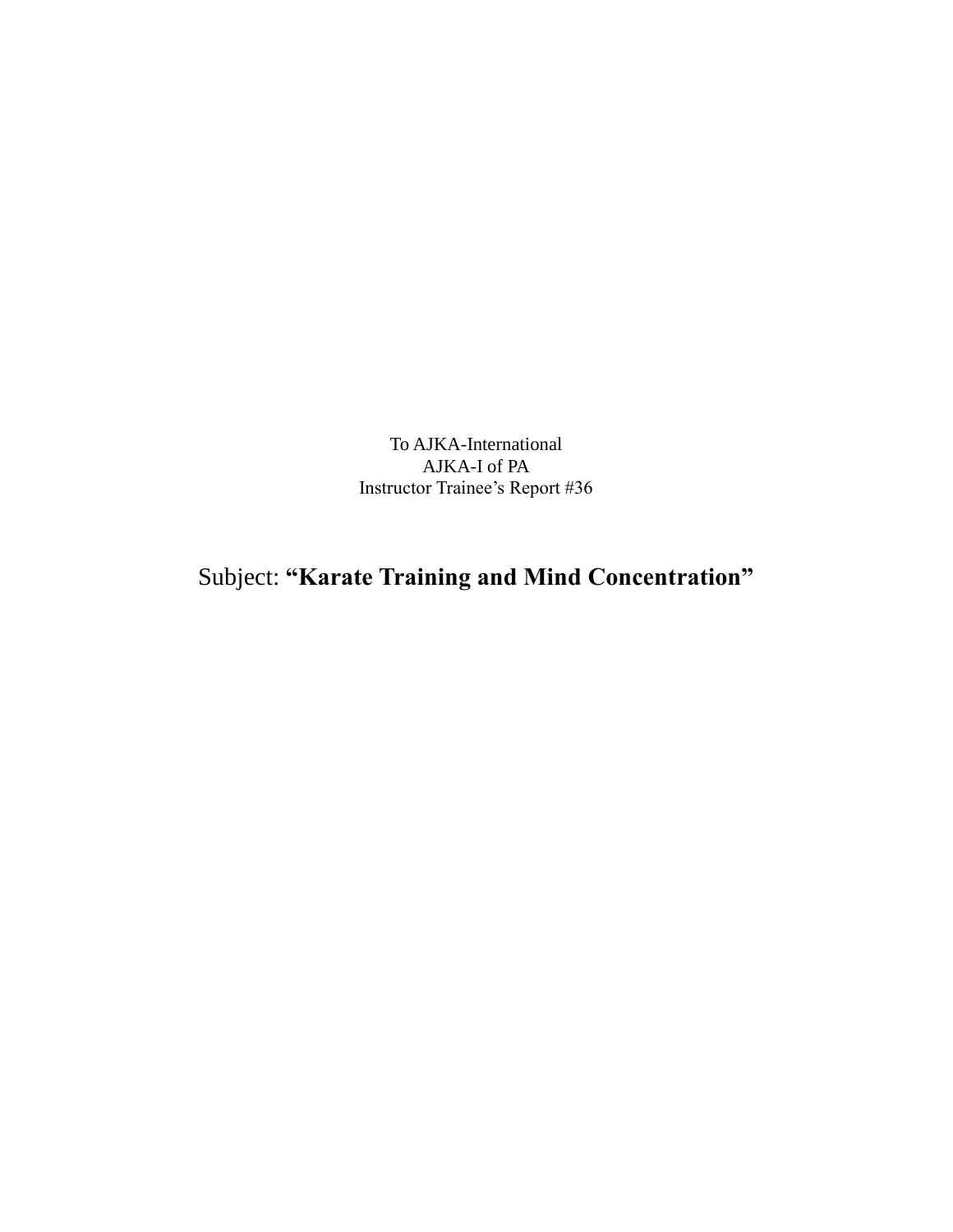To AJKA-International AJKA-I of PA Instructor's Trainee Report #36 Subject: "Karate Training and Mind Concentration"

There are many ways to look at the Martial Arts. You train for health, fitness, self defense, sport and other reasons. There is also a mental aspect to karate. As everyone knows, controlling one's own mind is among the most difficult and challenging of all human endeavors. We may know what we want our mind to do, but often we just can't find the control mechanism.

Zen is one approach to this problem. Utilizing meditation as a way of studying the operation of the mind. *Mushin* and *Zanshin* are two of these Zen-related concepts, important not just in the practice of karate, but in all of the martial arts. Anyone who seeks to become a truly formidable fighter, armed or unarmed, must master them; but doing so is not easy.

*Mushin* translates into English as "no mind" or "mindless". It is the mental state into which trained martial artists are said to enter prior to and during combat. Besides combat, karate-kas strive to enter this mental state during their everyday training. This is the point when you do not have to think about what you are doing, it just happens. Your punches, kicks and blocks come automatically.

*Mushin* is the reason we practice the same thing over and over again. The saying goes that it takes 1,000 repetitions to understand a technique. However, to lock it into your mind so you know it and that you can use it automatically might take 10,000 repetitions. This muscle memory or instinct is *Mushin*! As a karate-ka you want your skills to become natural so that they just happen.

There are two beautifully descriptive phrases which appear again and again in Zen literature: *Mizu no kokor*o and *Tsuki no kokoro*. *Mizu no kokoro* is often translated as "mind like water." This phrase means to make the mind calm when facing an emergency or an adversary. The calm mind, like still water, accurately reflects all that comes before it. It is otherwise referred to as *fudoshin* or "immovable mind."

*Tsuki no kokoro* is usually translated as a mind like the moon. This refers to the necessity of maintaining surveillance over one's surroundings at all times. As the bright illumination produced by the unclouded full moon as it reflects its light earthward, so the mind must be aware of all conditions surrounding it.

This high state of awareness and readiness is called *zanshin*, and is expected to be reflected in a fighter's stance and focus as he steps back from scoring a point; some judges require it for the point to be awarded. *Zanshin* is also sometimes used to describe the perfect transition from one technique to the next in a kata, never losing focus or readiness.